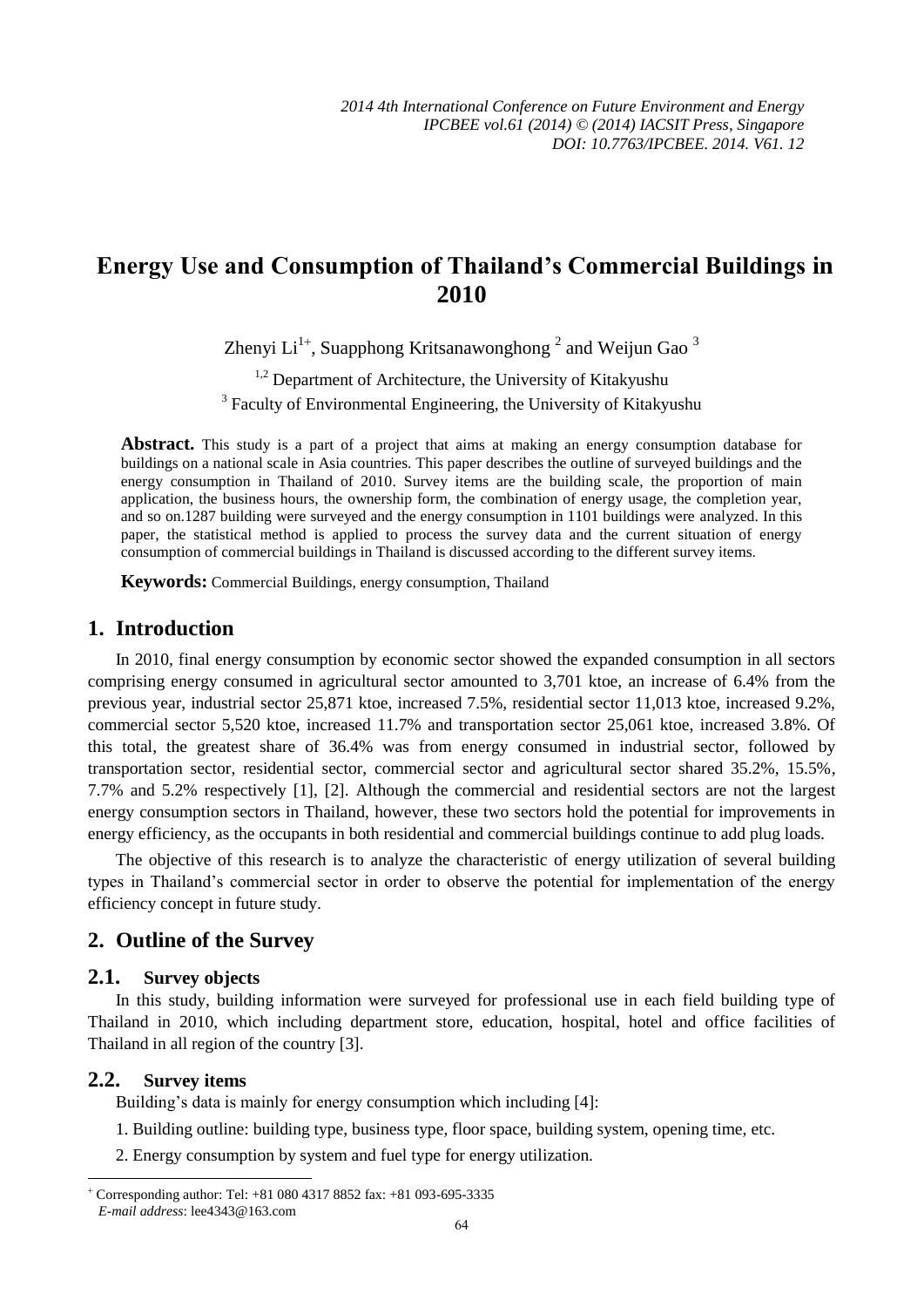From the cooperation with Government Sector for data collection [5], [6], 1287 designated buildings were investigated. Among them, the effective numbers are chosen through the statistical method is done as shown in the Fig. 1 [7]. Firstly, except the buildings whose completion year, total floor area and annual electric power are not be listed. Secondly, except the buildings whose energy consumptions per unit area are over 10 times of average or below one-tenth of average are removed. Finally, the data of 1101 commercial buildings as the effective numbers are obtained to analyze, as shown in the Table 1.

Fig. 2 shows the map of Thailand, there are 74 provinces and capital Bangkok. And the country is been divided into four regions. The capital Bangkok belongs to the central. Fig. 3 shows the effective numbers of the difference usage buildings and regions in Thailand. It is found that central part of the country has the max no. of building compared to other region. However among those building in central region, these buildings were beated in Bangkok area almost 63%, which contain 48%, 63%, 52%, 74%, 71%, of department store, education, hospital, hotel and office.



Table 1: Effective number of the building system with different function

| Usage      | <b>Survey Number</b> | <b>Effictive Number</b> | <b>Effective Rate</b> |
|------------|----------------------|-------------------------|-----------------------|
| department | 334                  | 324                     | 97%                   |
| education  | 121                  | 91                      | 75%                   |
| hospital   | 168                  | 137                     | 82%                   |
| hotel      | 173                  | 148                     | 86%                   |
| office     | 491                  | 401                     | 82%                   |
| Total      | 1287                 | 1101                    | 86%                   |



north Northeast Central South Bangkok

North

Fig. 2: Map of Thailand Fig.3: effective number by the building usage and region

### **3. Outline of the Buildings Surveyed**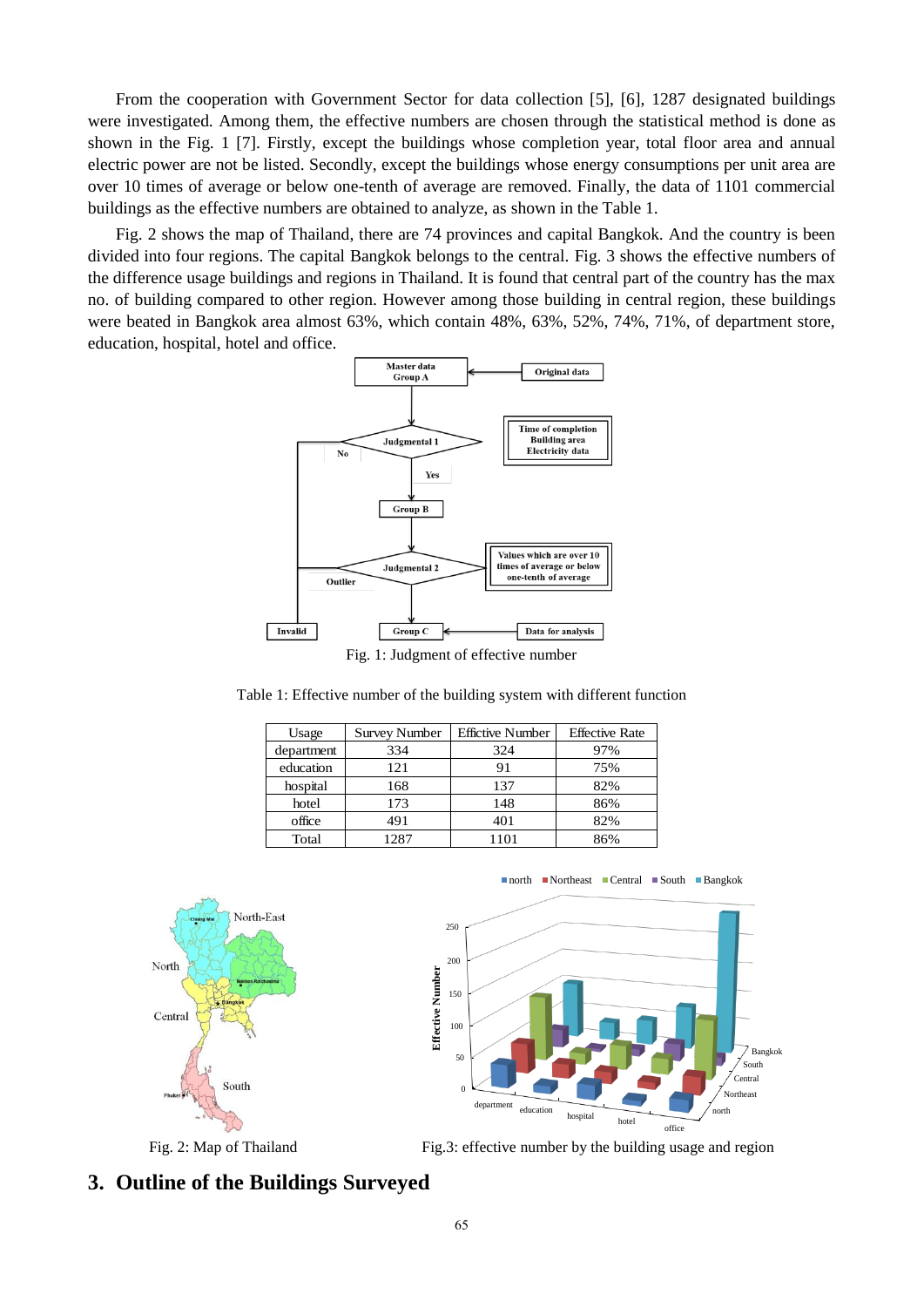#### **3.1. Building scale**

The analysis of building scale by usages has been done [8] which illustrated in Fig. 4. Large-scale construction building with the total floor area is more than 10000 ㎡ accounted for 86% of the entire buildings surveyed. From the perspective of the building by usage, the large-scale construction number is more than 90% of the entire buildings in the education, hospital and hotel facilities. Building scale of office facilities and department facilities are focus on 30000 m<sup>2</sup> or less, accounted for about 70% of their own.

### **3.2. Time of completion**

Percentages of the time of completion by usages were analyzed [9] which shown in Fig. 5. In Thailand the percentage of the buildings which were completed before the 1990s is 31% of the total, the percentage of the buildings which were completed in the 1990s is the largest, accounting for 42 percent of the total. The percentage of the buildings which were completed in 2000 after is 27% of the total. In education facility, the percentage of the buildings which were completed before the 1990s accounted for 57%, compared to other facilities, the building age is long.





### **3.3. HVAC area**

Generally, most buildings have the A/C system in order to provide thermal comfort. In this study, the HVAC introduced area, accounting for 62% of the whole building area. The rate of introduction of HVAC of department facility is the largest, reached to 84%.The following is made in order, hotel, hospital, office and educational, which accounted for 69%, 55%, 54%, 46% as shown in Fig. 6.

### **3.4. The different combination**

Fig. 7 shows the percentage of energy sources in order to utilize building systems. Electricity is the largest proportion which accounting for 49% of total energy source in 2010. The combination of the electricity and LPG has the least proportion, accounting for 2% of the whole. On department and office facility, the proportion of the combination of the only electricity are more the 50% of their whole. On education facility, there are two kinds of combinations, only electricity, electricity and petroleum, the proportion of only electricity accounted for 91%.



Fig. 6: Percentages of the HVAC area by usages Fig. 7: Percentage of the different combination by usages

**4. Situation of Energy Consumption**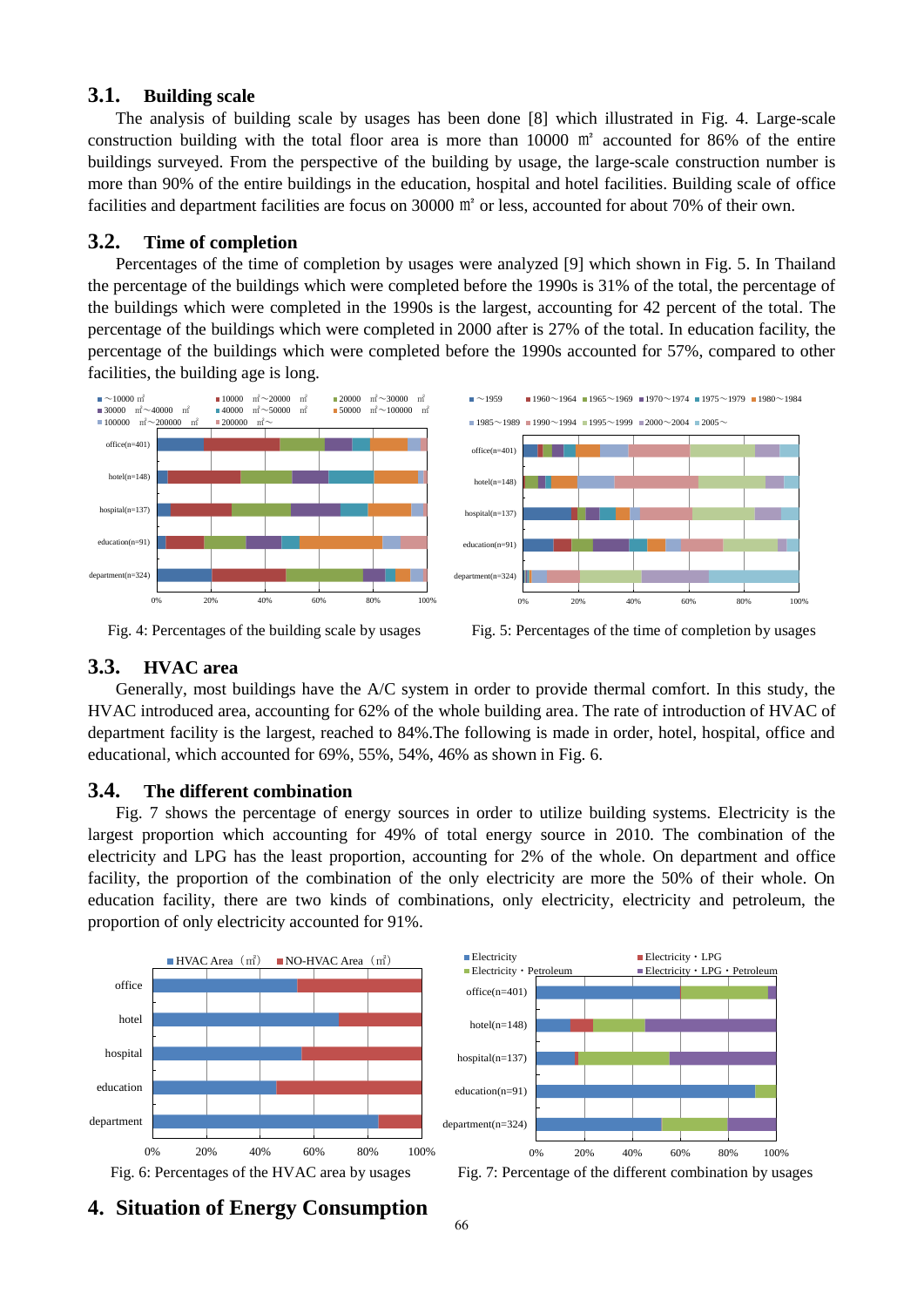#### **4.1. Primary energy consumption by region**

Fig. 8 shows the primary energy consumption by regions. Compared to other areas, Bangkok has the largest annual primary energy consumption by 40377 TJ/year due to the concentration of commercial building is more than 50% in Bangkok area. Bangkok belongs to Thailand's central region, and its annual primary energy consumption accounted for 69% of total energy consumption of central region. North area and south area have relatively few buildings, so the annual primary energy consumptions are relatively low.





Fig. 8: Primary energy consumption by regions in 2010 Fig. 9: Primary energy consumption by usages in 2010



Fig. 10: Analysis of dispersion map of floor area and the primary energy consumption by usages

### **4.2. Primary energy consumption by usage**

Fig. 9 shows the Primary energy consumption by usages. Educational facility has the smallest primary energy consumption per unit by 850MJ / m<sup>2</sup>year, considered that opening hours of day is short and closed